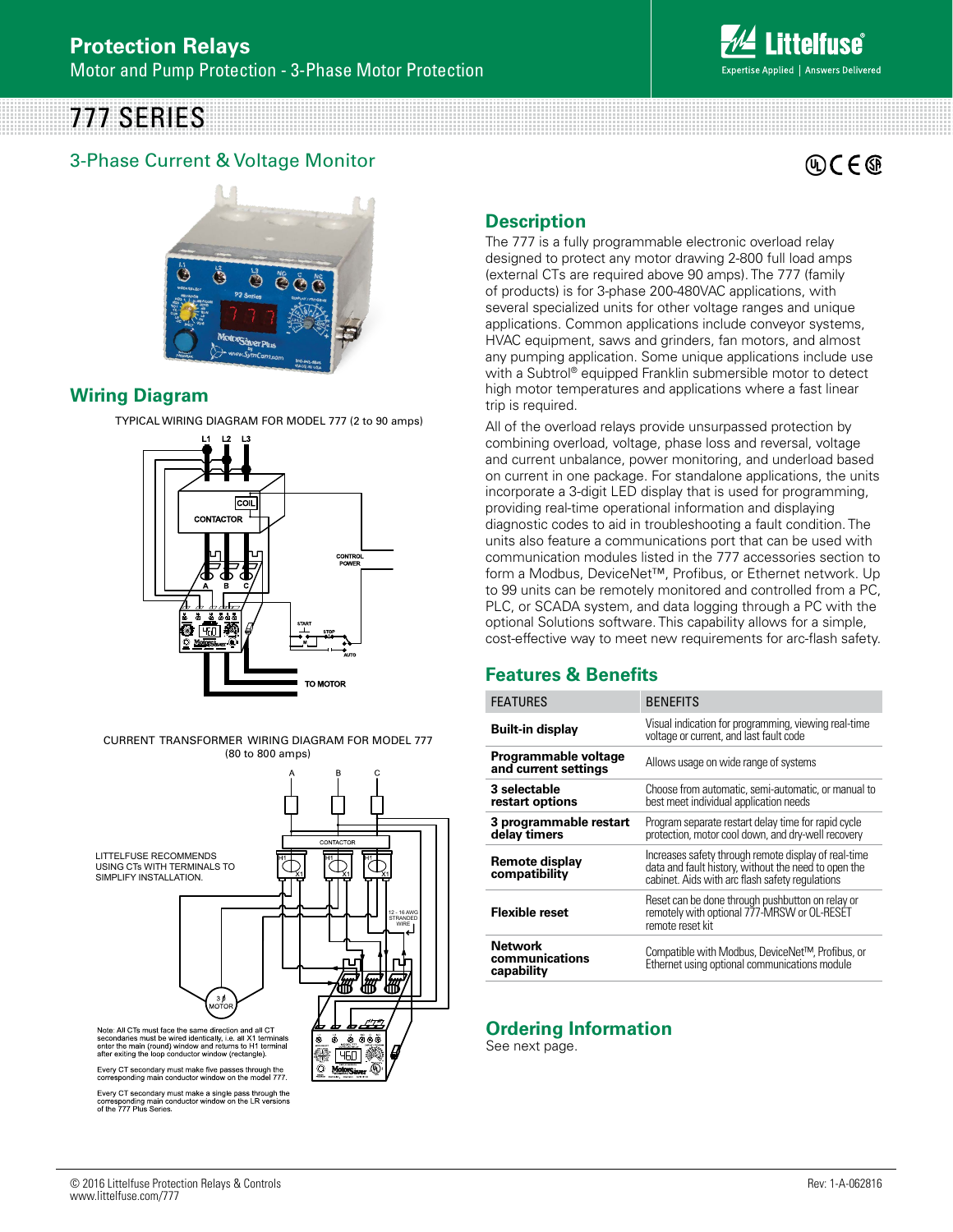

# **Ordering Information**

| <b>MODEL</b>      | LINE VOLTAGE | <b>MOTOR FULL</b><br><b>AMP RANGE</b>        | <b>DESCRIPTION</b>                                                                                                                                                                                                                                                                                                                                                                                                                                                                                                                                                                                                                                            |
|-------------------|--------------|----------------------------------------------|---------------------------------------------------------------------------------------------------------------------------------------------------------------------------------------------------------------------------------------------------------------------------------------------------------------------------------------------------------------------------------------------------------------------------------------------------------------------------------------------------------------------------------------------------------------------------------------------------------------------------------------------------------------|
| 777-P2            | 200-480VAC   | 2-800A (external CTs<br>required above 90A)  | Provides low and high power trip*, linear overcurrent trip, and 480VA @ 240VAC output SPDT<br>relay contacts                                                                                                                                                                                                                                                                                                                                                                                                                                                                                                                                                  |
| 777-LR-P2         | 200-480VAC   | 1-800A (external CTs<br>required above 9A)   | Protects low range motors when wired directly or with 10-800 FLA with use of external CTs                                                                                                                                                                                                                                                                                                                                                                                                                                                                                                                                                                     |
| 777-HVR-P2        | 340-480VAC   | 2-800A (external CTs<br>required above 90A)  | Provides low and high power trip*, linear overcurrent trip, and 470VA @ 600VAC output SPDT<br>relay contacts. Required when a control power transformer (CPT) is not used with a 480V system                                                                                                                                                                                                                                                                                                                                                                                                                                                                  |
| 777-HVR-LR-P2     | 340-480VAC   | 1-800A (external CTs<br>required above 9A)   | Provides low and high power trip*, linear overcurrent trip, and 470VA @ 600VAC output SPDT<br>relay contacts. Required when a control power transformer (CPT) is not used with a 480V system                                                                                                                                                                                                                                                                                                                                                                                                                                                                  |
| 777-575-P2        | 500-600VAC   | 2-800A (external CTs)<br>required above 90A) | Provides low and high power trip*, linear overcurrent trip, and 480VA @ 240VAC output SPDT<br>relay contacts. Used in Canada and NE USA where 575V utility power services are common                                                                                                                                                                                                                                                                                                                                                                                                                                                                          |
| 777-575-LR-P2     | 500-600VAC   | 1-800A (external CTs)<br>required above 9A)  | Provides low and high power trip*, linear overcurrent trip, and 480VA @ 240VAC output SPDT<br>relay contacts. Used in Canada and NE USA where 575V utility power services are common                                                                                                                                                                                                                                                                                                                                                                                                                                                                          |
| 777-MV-P2         | 100-240VAC   | 10-800A with<br>external CTs                 | Provides low and high power trip*, linear overcurrent trip, and 480VA @ 240VAC output SPDT<br>relay contacts. Designed for Medium Voltage applications where both PTs and CTs are used. Has<br>built in multipliers for 25.5, 50.5, 100.5 CTs. The voltage unbalance, single-phase and reverse<br>phase protection can be disabled for applications where only the PTs are used                                                                                                                                                                                                                                                                               |
| 777-HRG-P2        | 200-480VAC   | 2-90A only                                   | Provides low and high power trip*, linear overcurrent trip, and 480VA @ 240VAC output SPDT<br>relay contacts. Designed for high resistance grounding systems that incorporate an external<br>zero-sequence CT that correspond with the built in multipliers to detect ground faults                                                                                                                                                                                                                                                                                                                                                                           |
| 777-LR-HRG-P2     | 200-480VAC   | 10-800A (external CTs<br>required, external  | Overload relays designed for high resistance grounding systems that incorporate an external<br>zero-sequence CTs that correspond with the built in multipliers to detect ground faults                                                                                                                                                                                                                                                                                                                                                                                                                                                                        |
| 777-575-HRG-P2    | 500-600VAC   | 2-90A only                                   | Provides low and high power trip*, linear overcurrent trip, and 480VA @ 240VAC output SPDT<br>relay contacts. Used in Canada and NE USA where 575V utility power services are common.<br>Designed for high resistance grounding systems that incorporate an external zero-sequence CT<br>that correspond with the built in multipliers to detect ground faults                                                                                                                                                                                                                                                                                                |
| 777-575-LR-HRG-P2 | 500-600VAC   | 10-800A with<br>external CTs                 | Provides low and high power trip*, linear overcurrent trip, and 480VA @ 240VAC output SPDT<br>relay contacts. Used in Canada and NE USA where 575V utility power services are common.<br>Designed for high resistance grounding systems that incorporate an external zero-sequence CT<br>that correspond with the built in multipliers to detect ground faults                                                                                                                                                                                                                                                                                                |
| 777-FT            | 200-480VAC   | 2-800A (external CTs<br>required above 90A)  | Provides linear overcurrent trip and 480VA @ 240VAC output SPDT relay contacts. Also known<br>as shock relay, it is designed for fast linear trip applications. Overcurrent trip delay can be set<br>ranging from less than 500ms - 70 seconds. Low trip delay is ideal in chain drive and drive<br>linkage applications to prevent breaking in overload or jam situations. Other applications include<br>sewage clarifiers, mixers, augers, and conveyors. Longer trip delay is ideal for motor test panels<br>in rewind shops. Also includes adjustable motor acceleration time and overcurrent trip delay<br>time when the faster linear trip mode is used |
| 777-TS            | 200-480VAC   | 2-800A (external CTs<br>required above 90A)  | Provides 480VA @ 240VAC output SPDT relay contacts. For use with Subtrol® equipped Franklin<br>submersible motors to detect high motor temperatures                                                                                                                                                                                                                                                                                                                                                                                                                                                                                                           |
| 777-LR-TS         | 200-480VAC   | 1-9A only                                    | Provides 480VA @ 240VAC output SPDT relay contacts. For use with Subtrol® equipped Franklin<br>submersible motors to detect high motor temperatures                                                                                                                                                                                                                                                                                                                                                                                                                                                                                                           |
| 777-575-TS        | 500-600VAC   | 2-800A (external CTs<br>required above 90A)  | Provides 480VA @ 240VAC output SPDT relay contacts. For use with Subtrol® equipped Franklin<br>submersible motors with nominal 500-600VAC range to detect high motor temperatures                                                                                                                                                                                                                                                                                                                                                                                                                                                                             |
| 777VA-02          | 200-480VAC   | 2-800A (external CTs<br>required above 90A)  | Provides low and high power trip*, linear overcurrent trip, and 480VA @ 240VAC output SPDT<br>relay contacts. Has restart delay 1 setpoints of 2-500 minutes and undercurrent trip delay<br>setpoints of 2-60 minutes.                                                                                                                                                                                                                                                                                                                                                                                                                                        |
| 777VA-03          | 200-480VAC   | 2-800A (external CTs<br>required above 90A)  | Provides low and high power trip*, linear overcurrent trip, and 480VA @ 240VAC output SPDT<br>relay contacts. For use with static and rotary single to 3-phase converters. High and low<br>voltage trip feature only applies to the utility supplied power. Works well with unloaded phase<br>converters because the relay ignores severely unbalanced voltages                                                                                                                                                                                                                                                                                               |

\* Network programmable only